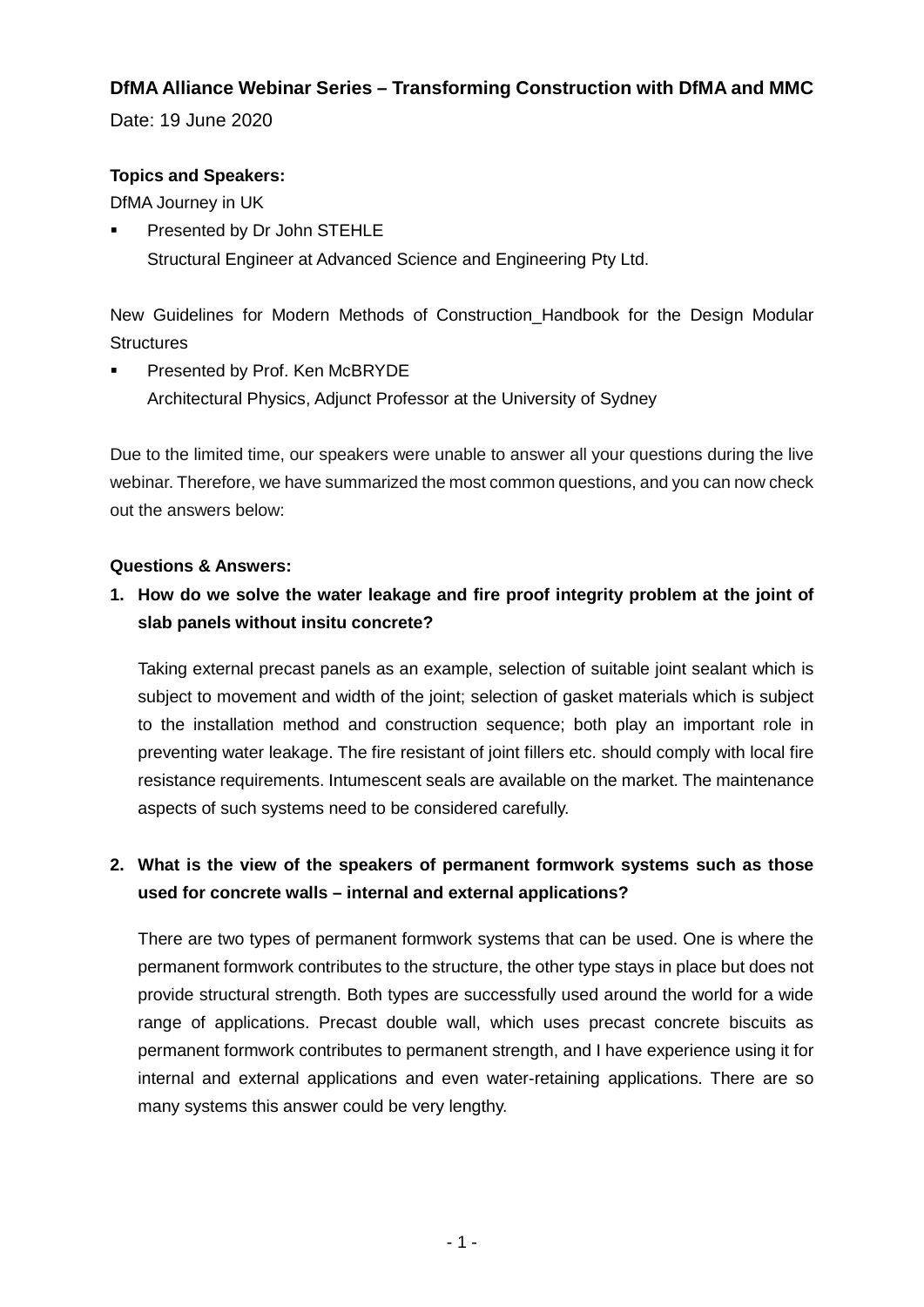# **DfMA Alliance Webinar Series – Transforming Construction with DfMA and MMC**

Date: 19 June 2020

## **3. Could you give us a few advantages / inconvenient between pre-cast and slipforming?**

The two systems are commonly used in building projects and could achieve different outcomes, which should be considered carefully. Their common advantages are labour saving and more efficient construction cycle. On the other hand, flexibility for late changes is reduced.

#### **4. DfMA also considers the stage when the building is decommissioned? This is an environmental issue and the concern about cradle to cradle for materials / resources.**

Yes, some solutions lend themselves better to deconstruction and re-use/recycling than others. This is an important consideration – i.e.: design also for disassembly. On the other hand, it may be better to focus on quality and durability for assets that require a long life.

#### **5. Can the brickwork robot build sub-frames for tall brickwalls?**

Depends on the models of your robot.

The system showed during the webinar is FastBrick [\(https://www.fbr.com.au/\)](https://www.fbr.com.au/). It is believed that the system capabilities are evolving so please contact them for information on current capabilities.

#### **6. Why did you call it MMC similar to the UK system of OSM?**

MMC = Modern Methods of Construction, which is not confined to offsite methods. OSM = Offsite Manufacturing which is what is says.

## **7. Is"New Guidelines for Modern Methods of Construction\_Handbook for the Design Modular Structures" a guideline only? Should it be linked to BCA/NCC?**

It is currently only a guidance document. It is currently being adopted as and Australian Standard AS 4850. It is also being adopted by the Canadian Construction and Infrastructure Standards as a seed document for their Modular Construction Standards.

#### **8. How do you download the book?**

Please download the handbook from this link: [http://www.mccb.org.au/mccb.](http://www.mccb.org.au/mccb)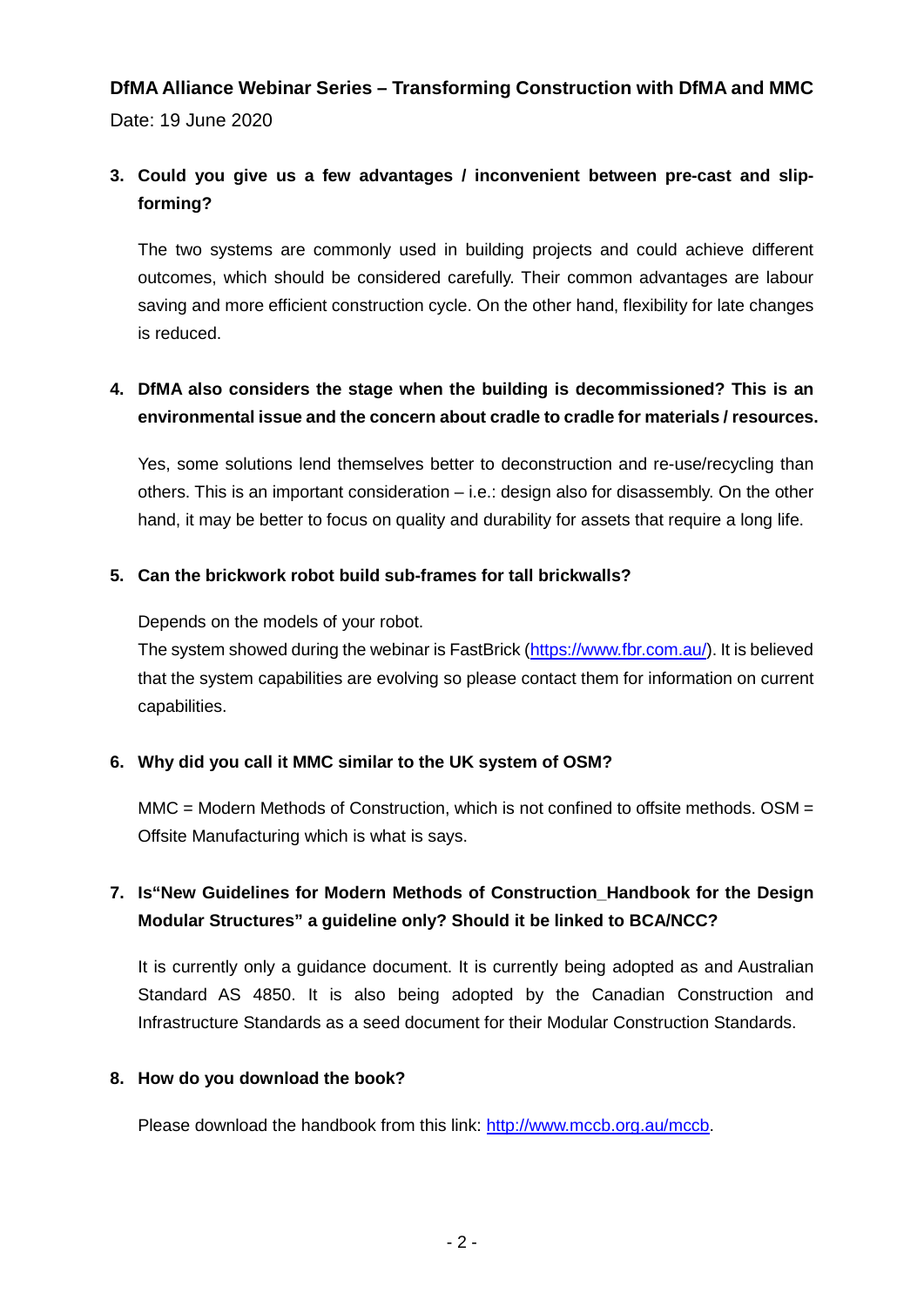## **DfMA Alliance Webinar Series – Transforming Construction with DfMA and MMC** Date: 19 June 2020

#### **9. Fire Engineers are having a ball. Most important consultant when talking about volumetric construction. Please elaborate on this issue.**

Volumetric construction inherently involves dry joints between modules, cavities, etc. Once a volumetric system is fully developed and the details proven in terms of fire performance, then replication of the system should not involve fire engineers to such a significant extent where future applications are within the scope of the original approval regime.

#### **10. Are there any different in DfMA between Singapore Scores and China Scores?**

The two scoring systems are tailored for their own needs, which are very different. Singapore aims to reduce demand for workers on site, therefore, the higher the scores obtained in buildability and constructability means lesser workers is needed. China aims to improve its quality in construction by using more prefabricated construction methods. For more details, please refer to [https://www1.bca.gov.sg/docs/default-source/docs-corp](https://www1.bca.gov.sg/docs/default-source/docs-corp-news-and-publications/publications/for-industry/buildability-series/cop2017.pdf)[news-and-publications/publications/for-industry/buildability-series/cop2017.pdf](https://www1.bca.gov.sg/docs/default-source/docs-corp-news-and-publications/publications/for-industry/buildability-series/cop2017.pdf) (Singapore) and<http://zfcxjst.gd.gov.cn/attachment/0/374/374273/2592317.pdf> (China).

## **11. What proportion of new build in offsite is embracing modern methods? Uptake in private residential?**

In Australia the construction market is very competitive and innovative new systems do get tested out as builders seek competitive advantage, and the best systems gain popularity quite quickly. The regulatory regime has sometimes been a bit loose in the past, resulting in some poor quality construction taking place, particularly with regards to cladding systems. However, there are attempts underway to improve quality control with building codes being revised and insurance premiums driving greater conservatism.

## **12. DfMA method is based on tables and charts applicable to mechanical parts. When you use for structural components they have minimum section criteria and thickness. How can you implement DfMA for structural components?**

Tables and charts do help facilitate the development of DFMA solutions. However, proper engineering assessments are required where any solution deviates from generic guidance. As such, engineering professionals need to be educated to ensure they understand DfMA systems well in order to be able to appraise them properly with respect to the project specific requirements.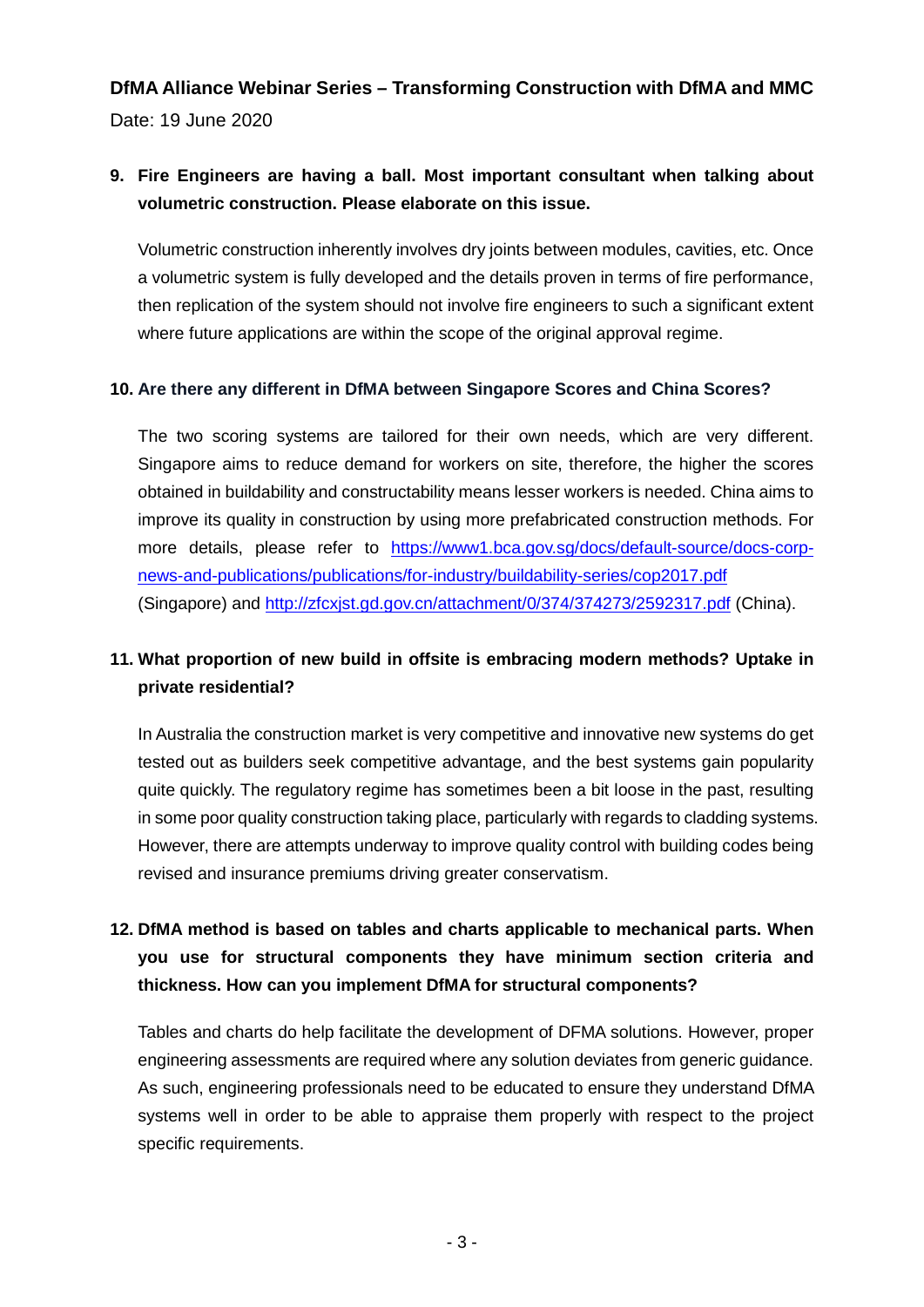## **DfMA Alliance Webinar Series – Transforming Construction with DfMA and MMC** Date: 19 June 2020

**13. MMC covers all areas of construction including MEP services. Why do these elements always get left out of the design or get pushed to a sub-contractor for design and construct? There are experts in the industry that do these MEP systems through DfMA process.**

It is due to many reasons, but not always the case. More educated construction professionals identify the opportunity to resolve MEP and integrate it better with the build process.

## **14. Has there been any Failed Modular, DfMA structural systems (possibly in the testing phase) which have been studied to distinguish critical elements in the design?**

Yes, there has been. Unfortunately, knowledge sharing around failures is often poorly shared due to litigation or reputational reasons. It is important to engage with professionals who have experience and knowledge about potential pitfalls.

## **15. Connection details is very important for DfMA methods, how can we deal with the design issues for the connection point?**

Connections cannot be an afterthought. It important to engage professionals that can provide appropriate details and in many cases this can influence the construction system selection process. BIM models help designers evaluate the visual quality of connections and their contribution to the character of the design.

## **16. How do the structure designers allow for provisions for modular E&M building services systems in the modular structures?**

It important for traditional disciplines to get out of their pigeonhole and interact proactively with other designers and the supply chain, so that integrated solutions can be achieved to maximise the benefits of DfMA.